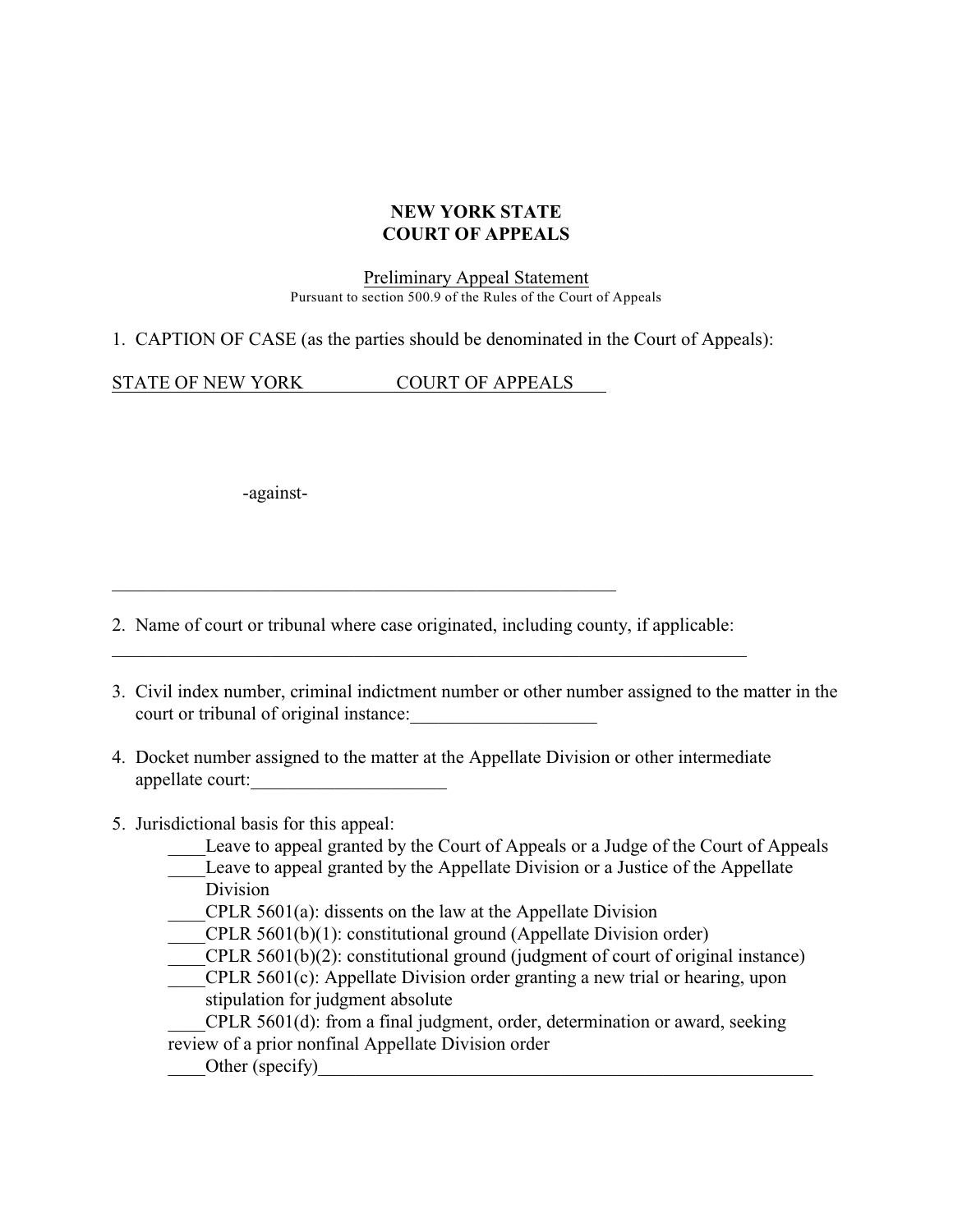6. How this appeal was taken to the Court of Appeals (choose one) (see CPLR 5515[1]):

| <b>NOTICE OF APPEAL</b>                    | Date filed:                                                                               |
|--------------------------------------------|-------------------------------------------------------------------------------------------|
|                                            | Clerk's office where filed:                                                               |
|                                            | ORDER GRANTING LEAVE TO APPEAL (civil case):                                              |
|                                            | Court that issued order:                                                                  |
|                                            | Date of order:                                                                            |
|                                            | CERTIFICATE GRANTING LEAVE TO APPEAL (criminal case):                                     |
|                                            | Justice or Judge who issued order:                                                        |
|                                            | Court:                                                                                    |
|                                            | Date of order:                                                                            |
|                                            |                                                                                           |
|                                            | 7. Demonstration of timeliness of appeal in civil case (CPLR 5513, 5514):                 |
|                                            | Was appellant served by its adversary with a copy of the order, judgment or determination |
| appealed from and notice of its entry? yes | no                                                                                        |

If yes, date on which appellant was served (if known, or discernable from the papers served):

If yes, method by which appellant was served: \_\_\_\_personal delivery

\_\_\_\_regular mail

- \_\_\_\_overnight courier
- other (describe )

Did the Appellate Division grant or deny a motion for leave to appeal to this Court in this case? yes no

If yes, fill in the following information:

- a. date appellant served the motion for leave to appeal made at the Appellate Division: \_\_\_\_\_\_\_\_\_\_\_\_\_\_\_\_
- b. date on which appellant was served with the Appellate Division order granting or denying such motion with notice of the order's entry:  $\qquad \qquad$ , and
- c. method by which appellant was served with the Appellate Division order granting or denying such motion:

| personal service  |  |
|-------------------|--|
| regular mail      |  |
| overnight courier |  |
| other (describe)  |  |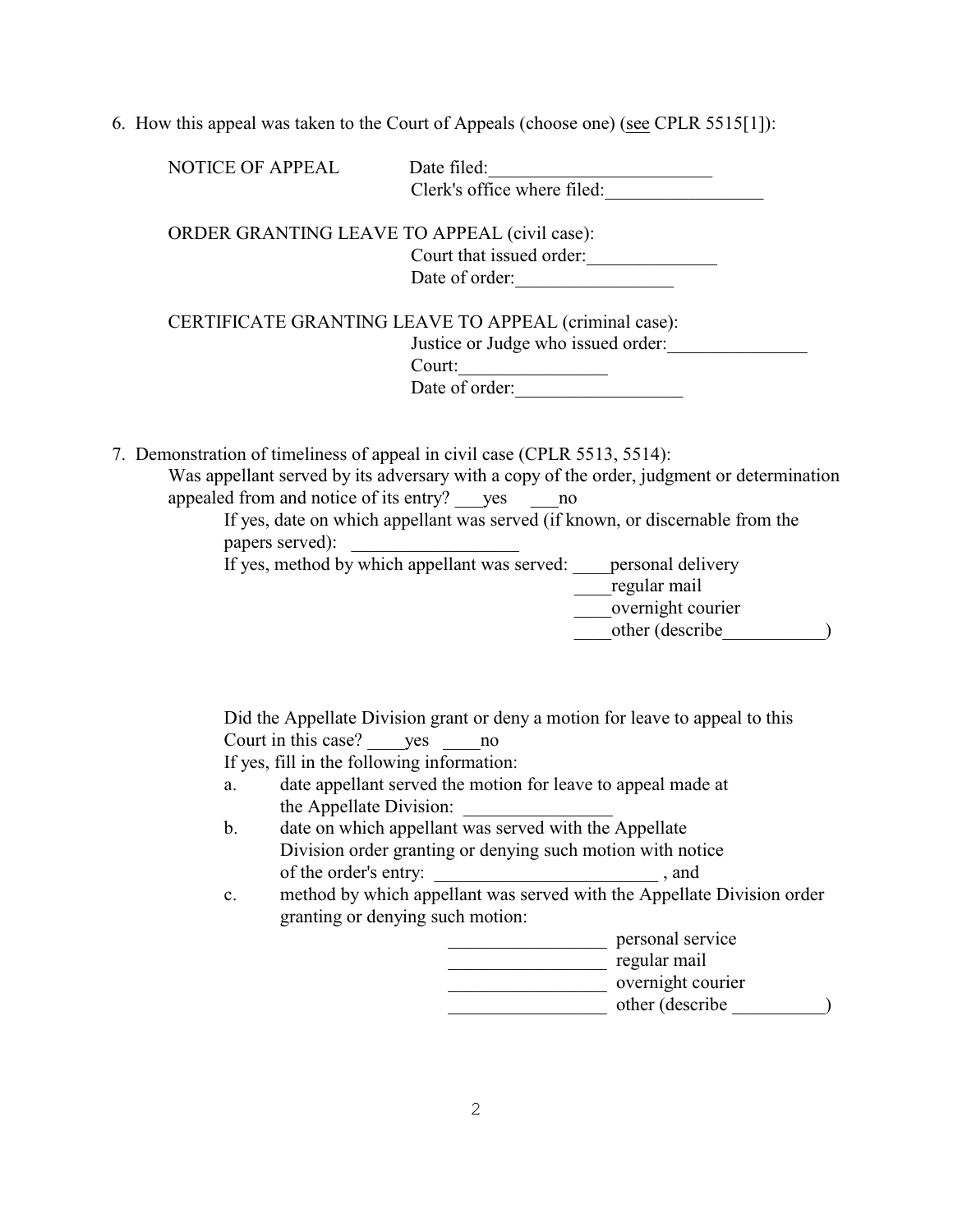### 8. Party Information:

Instructions: Fill in the name of each party to the action or proceeding, one name per line. Indicate the status of the party in the court of original instance and the party's status in this Court, if any. Examples of a party's original status include: plaintiff, defendant, petitioner, respondent, claimant, third-party plaintiff, third-party defendant, intervenor. Examples of a party's Court of Appeals status include: appellant, respondent, appellant-respondent, respondent-appellant, intervenorappellant.

| No.      | Party Name | Original Status | Court of Appeals Status |
|----------|------------|-----------------|-------------------------|
|          |            |                 |                         |
|          |            |                 |                         |
|          |            |                 |                         |
| 4        |            |                 |                         |
|          |            |                 |                         |
| 6        |            |                 |                         |
|          |            |                 |                         |
|          |            |                 |                         |
| $\Omega$ |            |                 |                         |
| 10       |            |                 |                         |

#### 9. Attorney information:

Instructions: For each party listed above, fill in the name of the one law firm and responsible attorney who will act as counsel of record, if the party is represented. Where a litigant is self-represented, fill in that party's data in section 10 below.

| For Party No. above:   |                                                                                                                                                                                                                                |  |
|------------------------|--------------------------------------------------------------------------------------------------------------------------------------------------------------------------------------------------------------------------------|--|
|                        | Law Firm Name: 1988 Manual Communication of the Manual Communication of the Manual Communication of the Manual Communication of the Manual Communication of the Manual Communication of the Manual Communication of the Manual |  |
|                        |                                                                                                                                                                                                                                |  |
|                        |                                                                                                                                                                                                                                |  |
|                        |                                                                                                                                                                                                                                |  |
|                        |                                                                                                                                                                                                                                |  |
|                        | If appearing Pro Hac Vice, has attorney satisfied requirements of section 500.4 of the Rules of the Court of                                                                                                                   |  |
| Appeals? yes no        |                                                                                                                                                                                                                                |  |
|                        |                                                                                                                                                                                                                                |  |
| For Party No. _ above: |                                                                                                                                                                                                                                |  |
|                        |                                                                                                                                                                                                                                |  |
|                        |                                                                                                                                                                                                                                |  |
|                        |                                                                                                                                                                                                                                |  |
|                        |                                                                                                                                                                                                                                |  |
|                        |                                                                                                                                                                                                                                |  |
|                        | If appearing Pro Hac Vice, has attorney satisfied requirements of section 500.4 of the Rules of the Court of                                                                                                                   |  |
| Appeals? yes no        |                                                                                                                                                                                                                                |  |
|                        |                                                                                                                                                                                                                                |  |
| For Party No. above:   |                                                                                                                                                                                                                                |  |
|                        | Law Firm Name: 1988 Manual Manual Manual Manual Manual Manual Manual Manual Manual Manual Manual Manual Manual                                                                                                                 |  |
|                        |                                                                                                                                                                                                                                |  |
|                        |                                                                                                                                                                                                                                |  |
|                        |                                                                                                                                                                                                                                |  |
|                        | Telephone No: Ext. Fax: Fax:                                                                                                                                                                                                   |  |
|                        | If appearing Pro Hac Vice, has attorney satisfied requirements of section 500.4 of the Rules of the Court of                                                                                                                   |  |

Appeals?\_\_yes \_\_\_no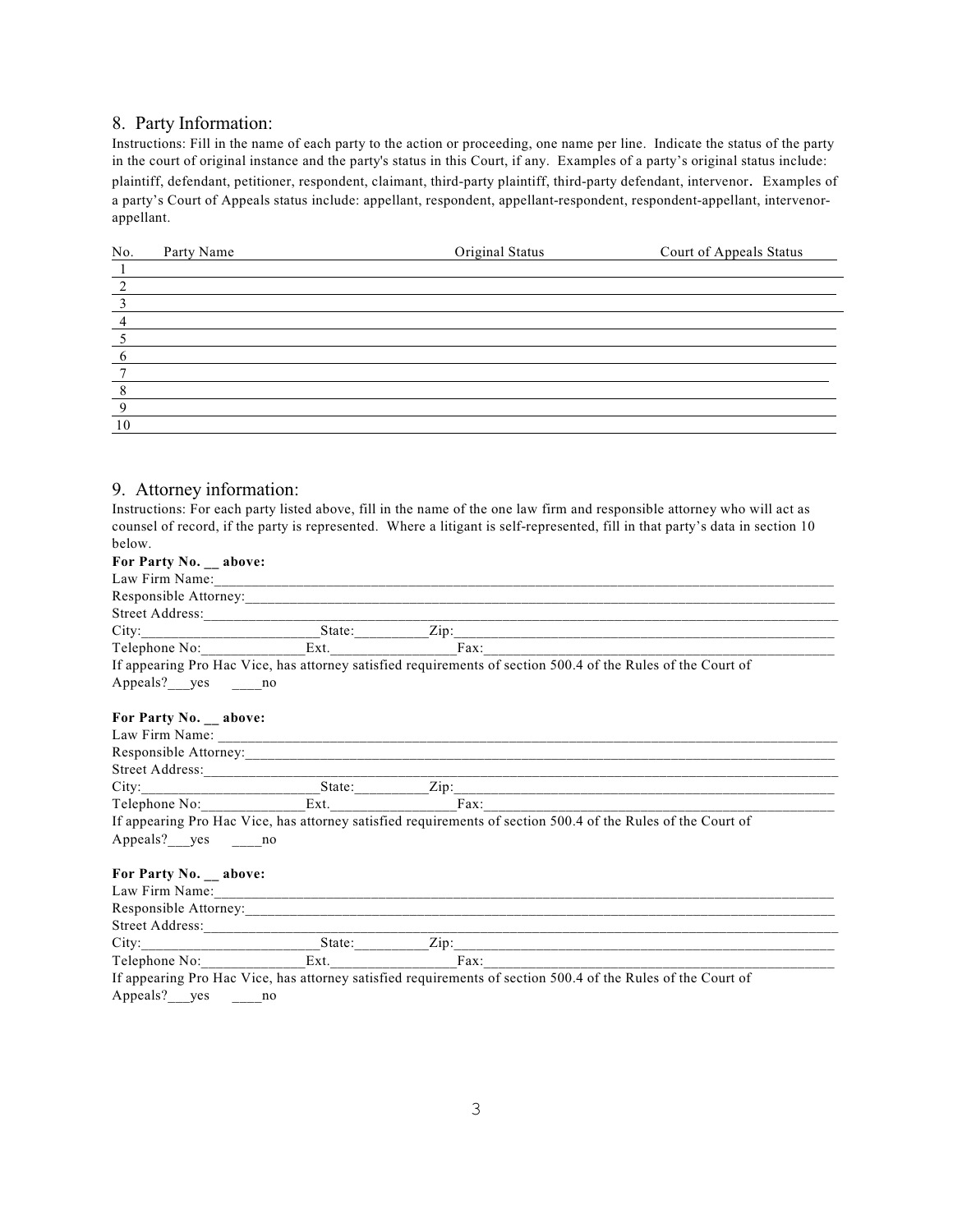| For Party No. above:   |        |      |                                                                                                              |
|------------------------|--------|------|--------------------------------------------------------------------------------------------------------------|
| Law Firm Name:         |        |      |                                                                                                              |
| Responsible Attorney:  |        |      |                                                                                                              |
| Street Address:        |        |      |                                                                                                              |
|                        | State: | Zip: |                                                                                                              |
| Telephone No:          | Ext.   | Fax: |                                                                                                              |
|                        |        |      | If appearing Pro Hac Vice, has attorney satisfied requirements of section 500.4 of the Rules of the Court of |
| Appeals? yes no        |        |      |                                                                                                              |
| For Party No. _ above: |        |      |                                                                                                              |
| Law Firm Name:         |        |      |                                                                                                              |
| Responsible Attorney:  |        |      |                                                                                                              |
| Street Address:        |        |      |                                                                                                              |
| City:                  | State: | Zip: |                                                                                                              |
| Telephone No:          | Ext.   | Fax: |                                                                                                              |
|                        |        |      | If appearing Pro Hac Vice, has attorney satisfied requirements of section 500.4 of the Rules of the Court of |

| Appeals? | ves | no |
|----------|-----|----|
|          |     |    |

(Use additional sheets if necessary)

### 10. Self-Represented Litigant information:

| For Party No. __ above: |                                                                                                                                                                                                                                                    |  |
|-------------------------|----------------------------------------------------------------------------------------------------------------------------------------------------------------------------------------------------------------------------------------------------|--|
|                         |                                                                                                                                                                                                                                                    |  |
|                         |                                                                                                                                                                                                                                                    |  |
|                         |                                                                                                                                                                                                                                                    |  |
|                         |                                                                                                                                                                                                                                                    |  |
| For Party No. above:    |                                                                                                                                                                                                                                                    |  |
|                         |                                                                                                                                                                                                                                                    |  |
|                         |                                                                                                                                                                                                                                                    |  |
|                         |                                                                                                                                                                                                                                                    |  |
|                         |                                                                                                                                                                                                                                                    |  |
| If yes, specify:        | Does any party to the appeal have any motions or applications related to this appeal<br>pending in the Court of Appeals? yes no<br>a. the party who filed the motion or application:<br>b. the return date of the motion:<br>c. the relief sought: |  |
| If yes, specify:        | Does any party to the appeal have any motions or applications in this case currently<br>pending in the court from which the appeal is taken? yes<br>no                                                                                             |  |

a. the party who filed the motion or application:\_\_\_\_\_\_\_\_\_\_\_\_\_\_\_\_\_\_\_\_\_\_\_\_\_\_\_\_\_\_\_\_

b. the return date of the motion: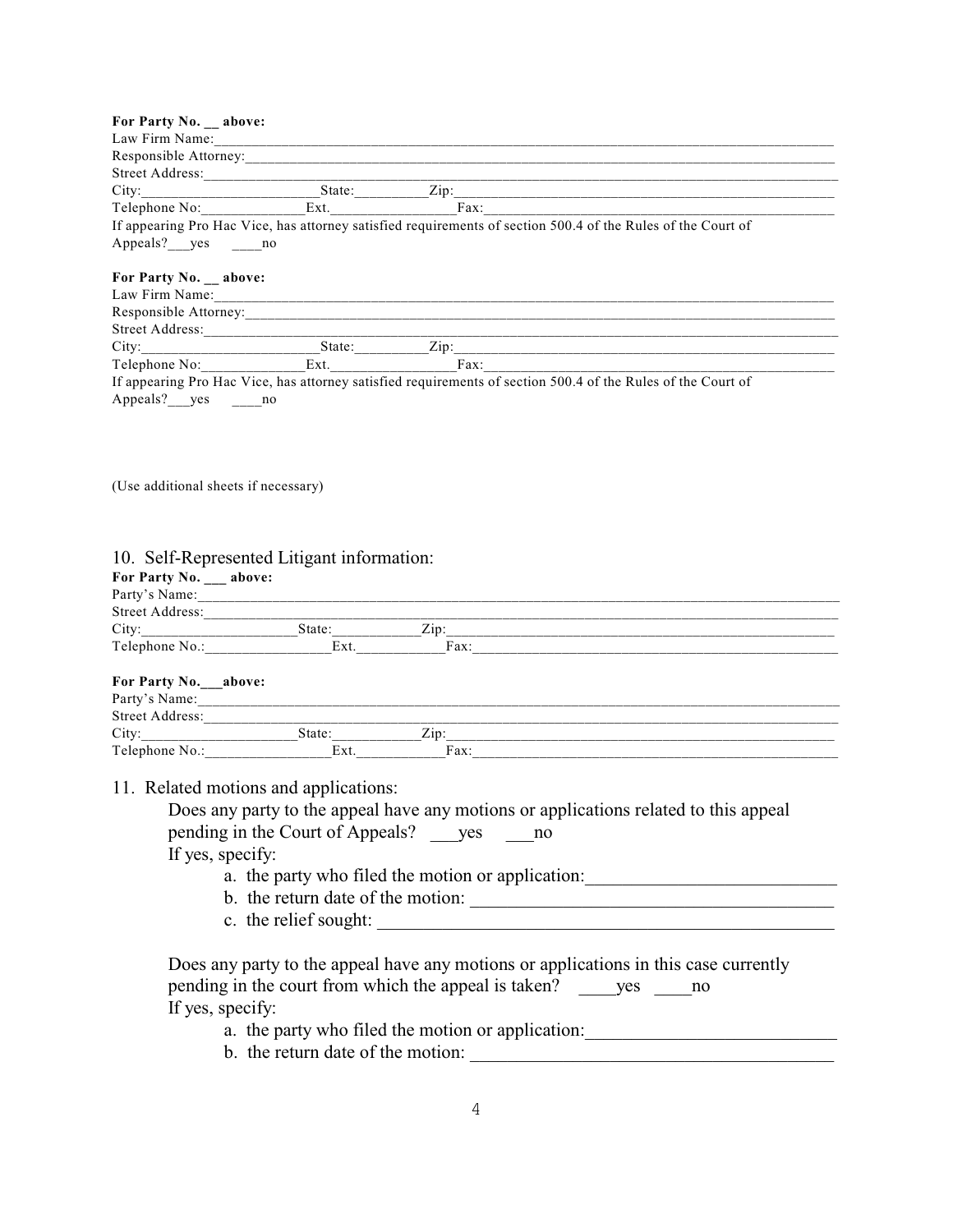c. the relief sought:

Are there any other pending motions or ongoing proceedings in this case? If yes, please describe briefly the nature and the status of such motions or proceedings:

\_\_\_\_\_\_\_\_\_\_\_\_\_\_\_\_\_\_\_\_\_\_\_\_\_\_\_\_\_\_\_\_\_\_\_\_\_\_\_\_\_\_\_\_\_\_\_\_\_\_\_\_\_\_\_\_\_\_\_\_\_\_\_\_\_\_\_\_\_\_\_ \_\_\_\_\_\_\_\_\_\_\_\_\_\_\_\_\_\_\_\_\_\_\_\_\_\_\_\_\_\_\_\_\_\_\_\_\_\_\_\_\_\_\_\_\_\_\_\_\_\_\_\_\_\_\_\_\_\_\_\_\_\_\_\_\_\_\_\_\_\_\_

12. Set forth, in point-heading form, issues proposed to be raised on appeal (this is a nonbinding designation, for preliminary issue identification purposes only):

(use additional sheet, if necessary)

13. Does appellant request that this appeal be considered for resolution pursuant to section 500.11 of the Rules of the Court of Appeals (Alternative Procedure for Selected Appeals)?

\_\_\_\_\_yes \_\_\_\_no

If yes, set forth a concise statement why appellant believes that consideration pursuant to section 500.11 is appropriate (see section 500.11[b]): $\qquad \qquad$ 

\_\_\_\_\_\_\_\_\_\_\_\_\_\_\_\_\_\_\_\_\_\_\_\_\_\_\_\_\_\_\_\_\_\_\_\_\_\_\_\_\_\_\_\_\_\_\_\_\_\_\_\_\_\_\_\_\_\_\_\_\_\_\_\_\_\_\_\_\_\_\_\_ \_\_\_\_\_\_\_\_\_\_\_\_\_\_\_\_\_\_\_\_\_\_\_\_\_\_\_\_\_\_\_\_\_\_\_\_\_\_\_\_\_\_\_\_\_\_\_\_\_\_\_\_\_\_\_\_\_\_\_\_\_\_\_\_\_\_\_\_\_\_\_\_ \_\_\_\_\_\_\_\_\_\_\_\_\_\_\_\_\_\_\_\_\_\_\_\_\_\_\_\_\_\_\_\_\_\_\_\_\_\_\_\_\_\_\_\_\_\_\_\_\_\_\_\_\_\_\_\_\_\_\_\_\_\_\_\_\_\_\_\_\_\_\_\_